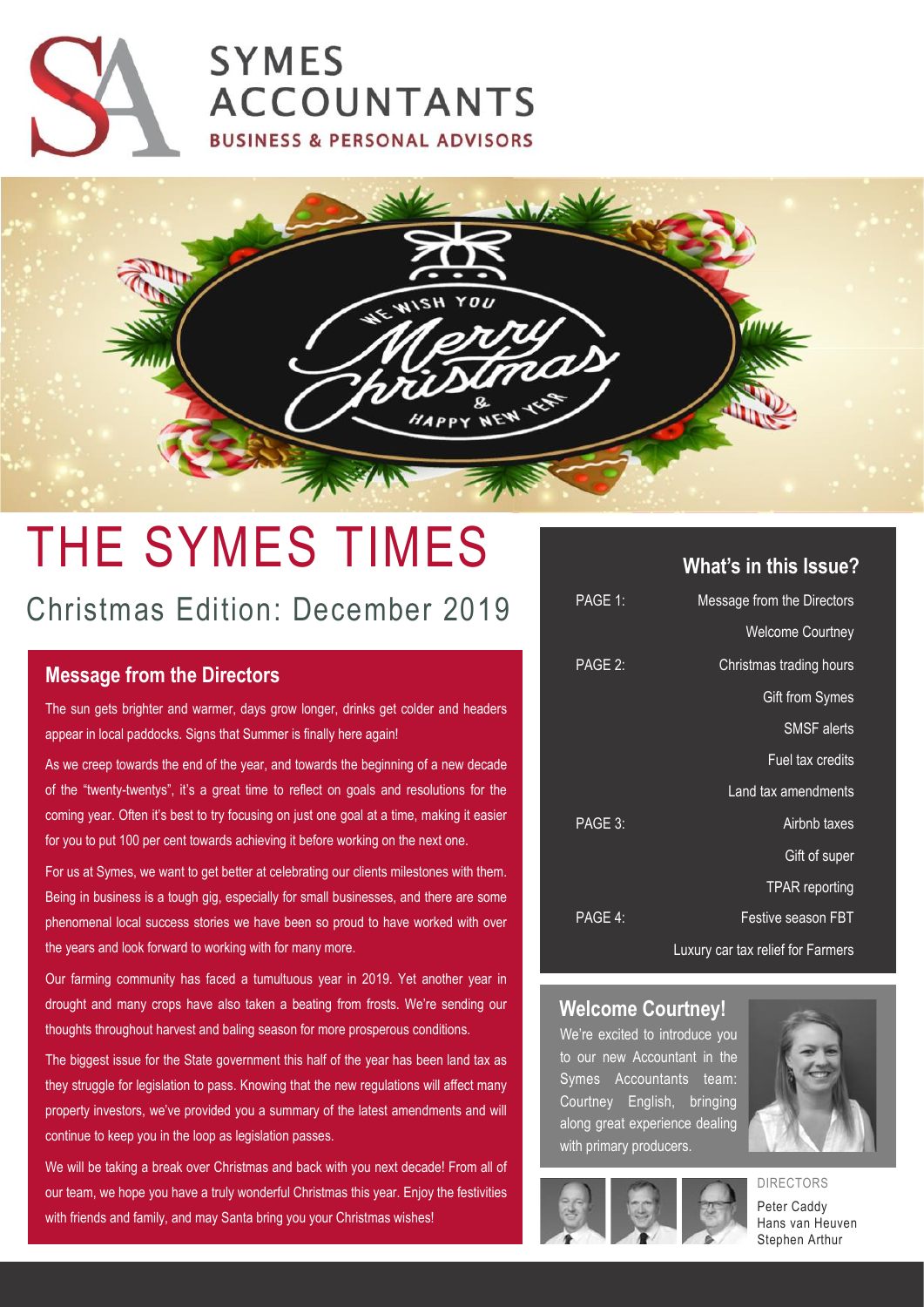

#### **Festive Season trading hours**

From all the team at Symes Accountants, thank you for your ongoing support of our team throughout 2019. We wish you and your family a Merry Christmas and a safe and prosperous New Year.

Our office will be closing for two weeks for us to spend time with friends and family.

**On Friday 20 December we will be closing at 12pm and will re-open again in the New Year at 8.30am on Monday 6 January.**

#### **With love from Symes**

Each year Symes Accountants chooses to celebrate the end of the year by donating to local charities. This year we have chosen to support **Fred's Van** and **Wheels in Motion.**

Fred's Van is a free food service run by the St Vincent de Paul Society for vulnerable people within the community experiencing homelessness, social isolation and

and will cover any updates made to financial institution accounts, electronic service addresses, authorised contacts and member details.

If you're unsure if a message is legitimately from the ATO, remember they will never ask you to reply by text or email, or ask you to provide personal information.

- The minimum property tax threshold will rise to \$450,000 from \$391,000
- The middle tax threshold will reduce from 1.65% to 1.25% in 2020-21, then again reduce to 1.0% in 2022-23.
- The top tax threshold reduces from 3.7% to 2.4% and will commence at \$2 million instead of the current \$1.35 million from 2022-23.
- Surcharges to land owned in trusts where interests in land of trust beneficiaries are not disclosed. The cut-off date for nomination of

*We've had a great year here at Symes so we thought we would share some of our staff highlights for 2019!*

- *getting back to the gym*
- *seeing our renovations and the 27 Twelve Business Centre come together*
- *watching my kids reach milestones*
- *finishing home projects*
- *new staff joining the team*

unemployment. They provide hot, nutritious meals at 6pm every Thursday in Gawler's Pioneer Park.

Wheels in Motion is a Gawler Light Rotary program which assists disadvantaged and at risk youth. A drivers license can be a major barrier to accessing employment and further education. The program offers support and driving hours to break this barrier and enable them to gain their P's.

#### **Fuel tax credit change**

From 1 November 2019, fuel tax credits for fuel used in passenger air-conditioning of a bus or coach must be claimed at the rate for 'heavy vehicles for travelling on public roads' rather than 'all other business'. Fuel used for air-conditioning is now considered as an essential for this purpose of travelling.

beneficiaries: 30 June 2021.

- Concessions will be available for eligible developers of affordable housing.
- A \$10 million compensation fund was set aside to help offset first-year losses from aggregation changes. This fund has now increased to \$25 million over 3 years.

Contact our team to find out if your individual situation will be affected, and if you should consider restructuring your portfolio.



## **Security alerts for changes to SMSFs**

To help safeguard your retirement savings and reduce the risk of fraud and misconduct, the ATO will send SMSF trustees an alert via email and/or text message when changes have been made to their fund.

This commences from 30 November 2019

## **Land tax reforms for 2020/21**

Initially announced in the State Budget, the Marshall Government's land tax reforms have successfully passed State Parliament and are now waiting assent. So after all the amendments to the Bill, what's in store?

• Total interest of land ownership will be aggregated rather than taxed according to those only held under the exact same ownership structure.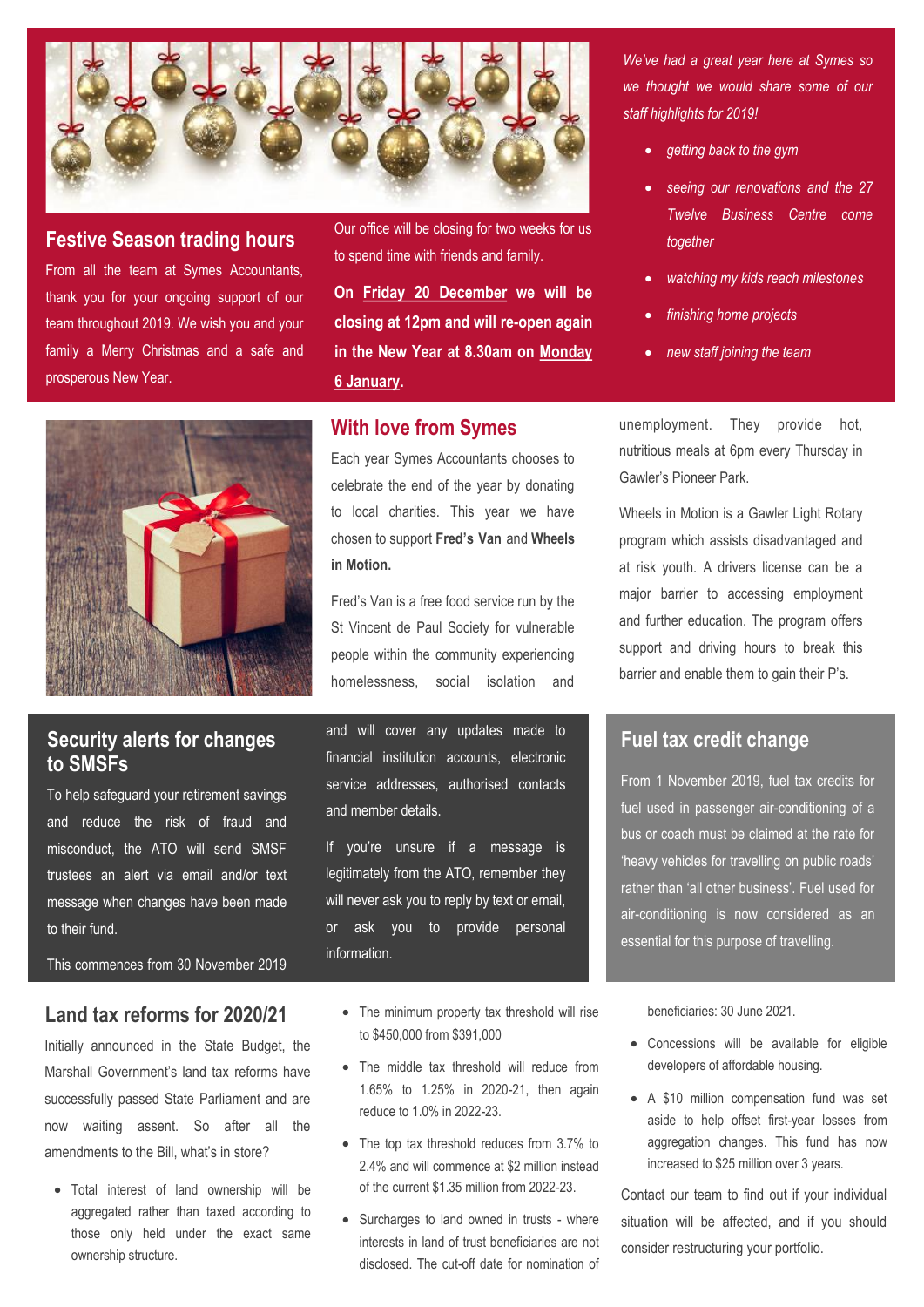

#### **Is your Airbnb costing you?**

**It may be your side hustle, but don't forget about the tax implications.** 

All income earned from renting out your home, or a space within your home is assessable income and must be reported on your tax return.

Expenses can be claimed, but only for the portion of the home rented and the period of time that it has been rented throughout the year. Expenses can include repairs and maintenance, cleaning, furniture depreciation, rates and utilities, insurance, and service and listing fees.

If you own an investment property you're likely to be familiar with capital gains tax (CGT). When you sell your property you are required to pay CGT based on the

#### **Gift yourself a little Super**

Do you have more than one superannuation account? Chances are you may have a couple. Don't let your inactive super accounts be eroded by fees and charges.

Your super is your savings for your retirement so it's important you know how much you're getting, what accounts you have, and importantly - what insurance your superannuation is providing you.

profit you earn from your original purchase.

Generally when you sell your private residence, the sale is free from CGT however - if you have earned income from the property, such as renting out a room through Airbnb, you will need to pay tax on part of any gain at sale. It's crucial that you factor CGT into your costings when deciding whether to rent out your property .

Don't forget the property is advertised online so the ATO does have an eye on your property! Always ensure to keep full records of income and expenditure related to your Airbnb listing for the ATO.

Make time to visit the ATO online services via your myGov account. Here you can see the details of all your super accounts and track down any lost super.

From 1 July 2019, all inactive low-balance super accounts (less than \$6,000 balance, and unused for the past 16 months) will be transferred to the ATO to consolidate into active funds on your behalf.

#### Maybe Christmas he thought, doesn**'**t come from a store, maybe Christmas perhaps means a little bit more! - D<sup>R</sup> SEUSS





#### **Using contractors this Xmas?**

If you're using more cleaning or courier contractors in the lead up to the holiday season than usual, you may be required to now to lodge a *'Taxable Payments Annual Report' (TPAR)* in August 2020.

Building maintenance, property management and event management businesses all may engage more cleaning contractors than normal, or retail businesses or florists may require extra courier services than a regular month.

Ensure you keep records of any contractors you are using to help you lodge your TPAR report next year. Businesses will need to report if they:

- Have an ABN number
- Pay contractors to provide courier or cleaning services on their behalf
- Are providing cleaning or courier services, and the payments they receive for these services make up 10% of their total GST turnover, even if their business is not registered for GST.